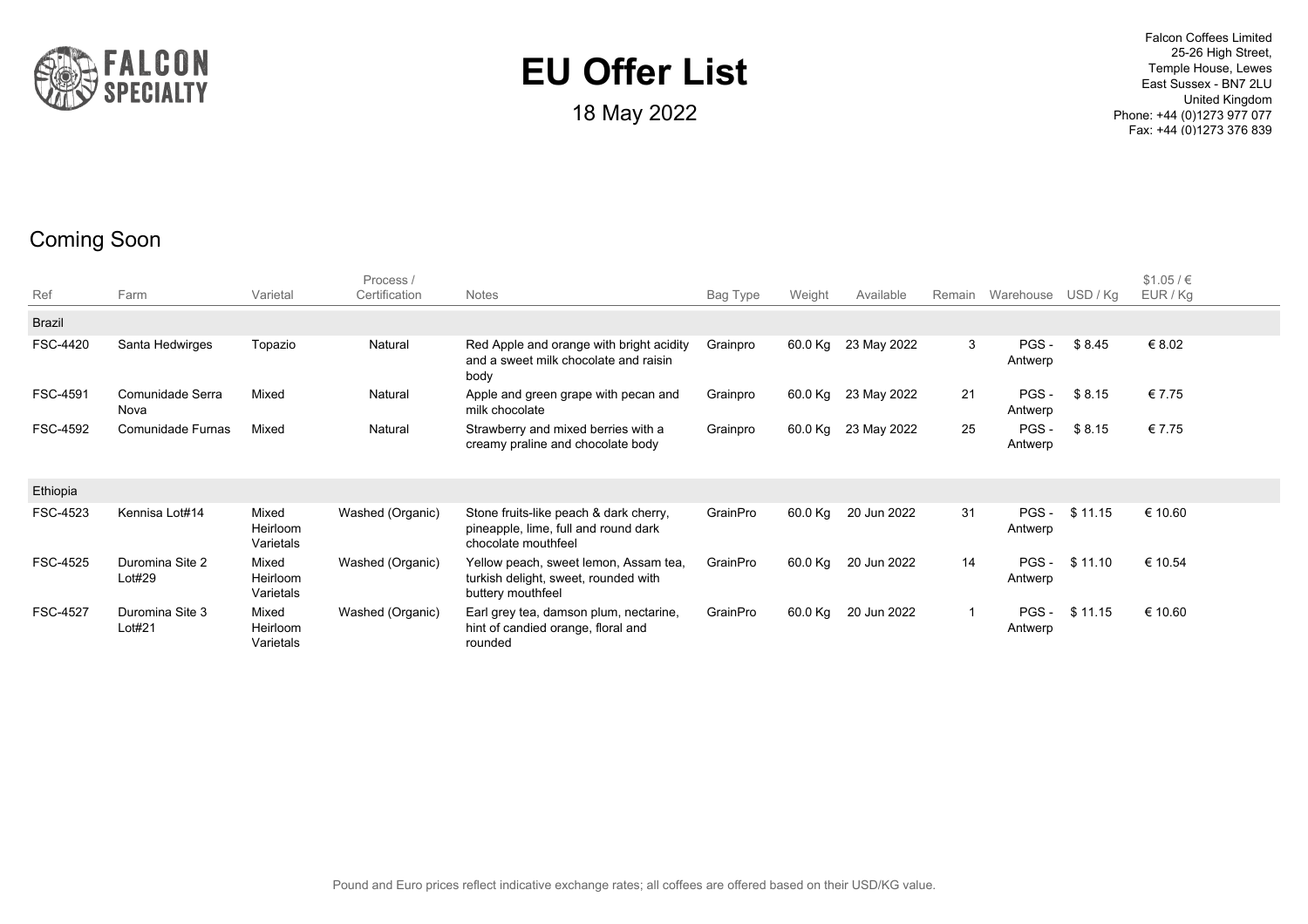

18 May 2022

Falcon Coffees Limited 25-26 High Street, Temple House, Lewes East Sussex - BN7 2LU United Kingdom Phone: +44 (0)1273 977 077 Fax: +44 (0)1273 376 839

#### Available

| Ref             | Farm              | Varietal                                    | Process /<br>Certification | Notes                                                                          | Bag Type | Weight  | Available   |                | Remain Warehouse USD / Kg |         | \$1.05 / €<br>EUR / Kg |
|-----------------|-------------------|---------------------------------------------|----------------------------|--------------------------------------------------------------------------------|----------|---------|-------------|----------------|---------------------------|---------|------------------------|
| Colombia        |                   |                                             |                            |                                                                                |          |         |             |                |                           |         |                        |
| FSC-3949        | Cafe Del Micay    | Colombia,<br>Castillo,<br>Caturra &<br>Tabi | Washed                     | Apple and lime with a rounded juicy<br>acidity and with a spiced toffee finish | Grainpro | 70.0 Kg | 20 Sep 2021 | 11             | PGS-<br>Antwerp           | \$8.15  | € 7.75                 |
| FSC-4136        | Marco Echeverry   | Bourbon                                     | Washed                     | Lemon, pineapple and mango with a<br>sweet buttery brown sugar body            | Vac-Pac  | 24.0 Kg | 23 Nov 2021 | 10             | PGS-<br>Antwerp           | \$28.85 | € 27.42                |
| FSC-4209        | Siruma Blend      | Catstillo,<br>Colombia<br>& Caturra         | Washed                     | Lemon, green apple and black tea with a<br>smooth caramel body                 | Grainpro | 35.0 Kg | 23 Mar 2022 | 6              | PGS-<br>Antwerp           | \$8.95  | € 8.51                 |
| FSC-4211        | <b>Uber Menza</b> | Caturra &<br>Tabi                           | Washed                     | Peach, lemon and black tea with a silky<br>brown sugar coating body            | Grainpro | 35.0 Kg | 15 Jan 2022 | $\overline{2}$ | PGS-<br>Antwerp           | \$9.70  | €9.22                  |
| FSC-4214        | Gerardo Quipo     | Caturra,<br>San<br>Bernardo,<br>Colombia    | Washed                     | Peach, orange and black tea with notes<br>of honey and cacao                   | Grainpro | 35.0 Kg | 15 Jan 2022 | 8              | PGS-<br>Antwerp           | \$9.48  | € 9.01                 |
| FSC-4217        | Alirio Penna      | Mixed                                       | Washed                     | Fig and plum with date molasses, vanilla<br>and dark chocolate                 | Grainpro | 35.0 Kg | 15 Jan 2022 | 3              | PGS-<br>Antwerp           | \$9.55  | € 9.07                 |
| FSC-4218        | Pedregal          | Mixed                                       | Washed                     | Apple, lemon, hazelnut and milk<br>chocolate                                   | Grainpro | 70.0 Kg | 15 Jan 2022 | 5              | PGS-<br>Antwerp           | \$8.85  | € 8.40                 |
| FSC-4220        | Pedregal - Cauca  | Mixed                                       | Decaf                      | Raspberry and cherry with a creamy<br>lactic milk chocolate body               | Grainpro | 35.0 Kg | 15 Jan 2022 | -1             | PGS-<br>Antwerp           | \$10.47 | €9.95                  |
| <b>FSC-4224</b> | San Lorenzo       | Catstillo,<br>Colombia<br>& Caturra         | Washed                     | Orange, lemon and hints of black tea,<br>pepper and a smooth caramel body      | Grainpro | 70.0 Kg | 15 Jan 2022 | 17             | PGS-<br>Antwerp           | \$8.55  | € 8.13                 |
| FSC-4312        | Esteban Gueque    | Caturra,<br>San<br>Bernando                 | Washed                     | Nectarine, plum and milk chocolate with<br>a honeycomb finish                  | Grainpro | 35.0 Kg | 15 Jan 2022 | 3              | PGS-<br>Antwerp           | \$9.75  | €9.26                  |
| FSC-4361        | Samir Rivera      | Caturra,<br>Colombia                        | Washed                     | Orange, cherry and lime with a rounded<br>milk chocolate and praline finish    | Grainpro | 35.0 Kg | 23 Mar 2022 | 15             | PGS-<br>Antwerp           | \$10.47 | €9.95                  |
| FSC-4362        | Wilson Campo      | Castillo,<br>Colombia<br>& Caturra          | Washed                     | Yellow apple, cranberry and orange with<br>a sweet toffee body                 | Grainpro | 35.0 Kg | 23 Mar 2022 | 4              | PGS-<br>Antwerp           | \$10.21 | € 9.70                 |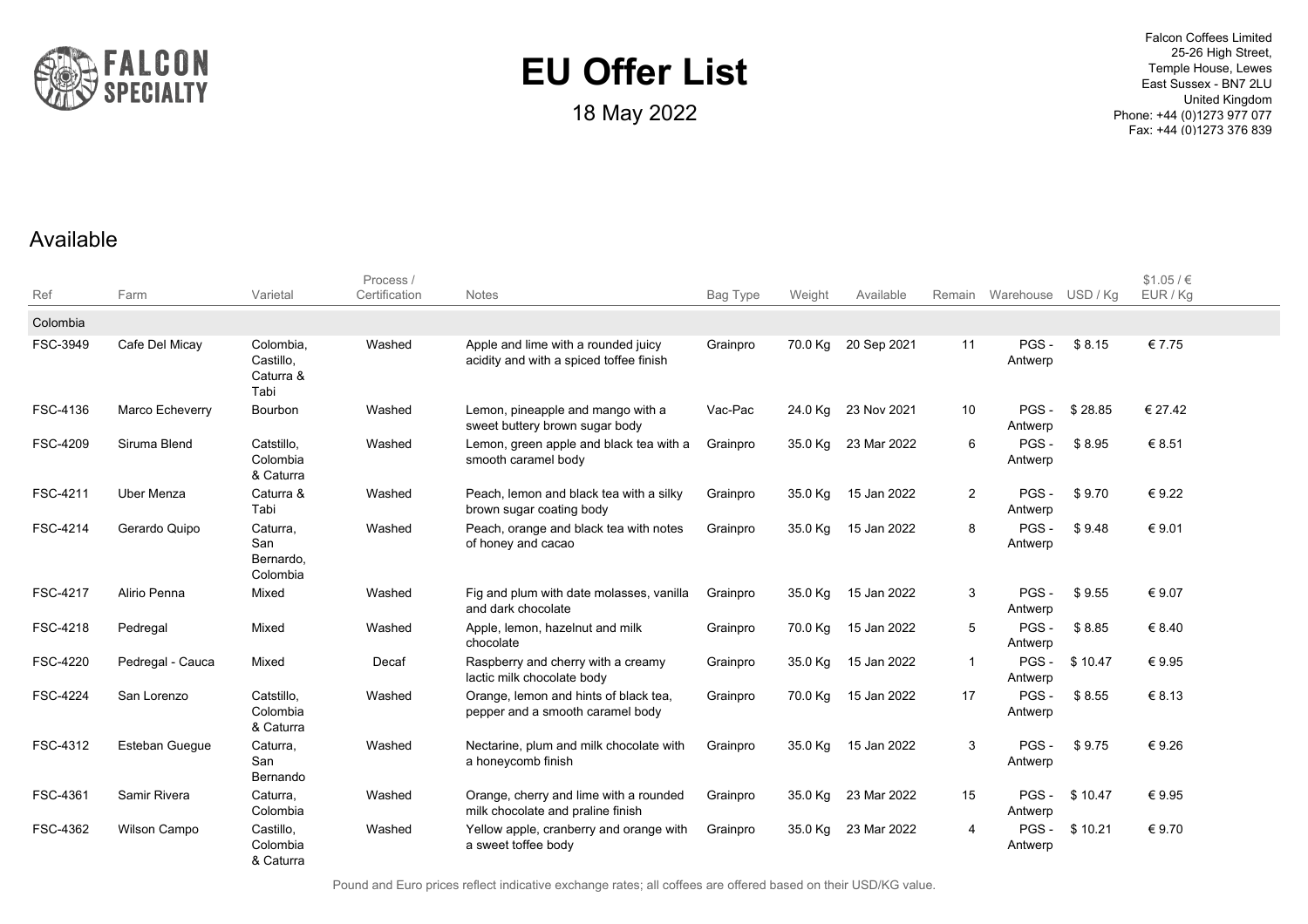

18 May 2022

Falcon Coffees Limited 25-26 High Street, Temple House, Lewes East Sussex - BN7 2LU United Kingdom Phone: +44 (0)1273 977 077 Fax: +44 (0)1273 376 839

| FSC-4403          | Diego Samuel YN09                         | Caturra &<br>Castillo              | <b>Extended fermentation</b><br>- Washed | Peach, blueberry and nectarine with a<br>creamy vanilla soda finish                                             | Vac-Pac  | 24.0 Kg | 23 Mar 2022         | 6              | PGS-<br>Antwerp | \$23.42 | € 22.25 |
|-------------------|-------------------------------------------|------------------------------------|------------------------------------------|-----------------------------------------------------------------------------------------------------------------|----------|---------|---------------------|----------------|-----------------|---------|---------|
| <b>FSC-4405</b>   | Diego Samuel                              | Castillo                           | Natural                                  | Strawberry and plums with hints of<br>mango and a rich dark chocolate body                                      | Vac-Pac  | 24.0 Kg | 23 Mar 2022         | 15             | PGS-<br>Antwerp | \$16.29 | € 15.48 |
| FSC-4412          | Oso Andino                                | Castillo                           | Anaerobic Natural                        | Strawberry and limoncello with praline<br>cream and a rich dark chocolate body                                  | Grainpro | 35.0 Kg | 23 Mar 2022         | 8              | PGS-<br>Antwerp | \$12.19 | € 11.58 |
| FSC-4413          | Santa Ana                                 | Castillo                           | Anaerobic Natural                        | Blueberry, mango and notes of red wine<br>with toffee and dark chocolate finish                                 | Grainpro | 35.0 Kg | 23 Mar 2022         | $\overline{1}$ | PGS-<br>Antwerp | \$13.67 | € 12.99 |
| FSC-4415          | Guapacha                                  | Castillo                           | Natural                                  | Strawberry, cherry, papaya and milk<br>chocolate with a cinnamon finish                                         | Grainpro | 35.0 Kg | 23 Mar 2022         | 10             | PGS-<br>Antwerp | \$13.67 | € 12.99 |
| <b>FSC-4417</b>   | Inza Especial                             | Caturra,<br>Tabi,<br>Colombia      | Washed                                   | Peach and lemonade with black tea and<br>a velvet caramel body                                                  | Grainpro | 70.0 Kg | 23 Mar 2022         | 12             | PGS-<br>Antwerp | \$10.89 | € 10.35 |
| FSC-4418          | John Jairo Mendez<br>Cerquera             | Pink<br>Bourbon                    | Washed                                   | Nectarine, rose water and raspberry with<br>a marshmallow finish                                                | Vac-Pac  | 17.0 Kg | 23 Mar 2022         | $\overline{1}$ | PGS-<br>Antwerp | \$20.83 | € 19.80 |
| FSC-4461          | Monte Bonito                              | Castillo,<br>Colombia<br>& Caturra | Washed                                   | Orange and raisin with a rich dark<br>chocolate and toffee body                                                 | Grainpro | 70.0 Kg | 23 Mar 2022         | 40             | PGS-<br>Antwerp | \$9.55  | €9.07   |
| Costa Rica        |                                           |                                    |                                          |                                                                                                                 |          |         |                     |                |                 |         |         |
| FSC-3696          | Elieth Valverde - Bean Pacamara<br>Voyage |                                    | Washed                                   | Jasmine, peach and red currant with a<br>lime acidity and notes of black tea.<br>Delicate cup with a silky body | GrainPro | 69.0 Kg | 31 Jul 2021         | $\overline{1}$ | PGS-<br>Antwerp | \$13.48 | € 12.80 |
| <b>East Timor</b> |                                           |                                    |                                          |                                                                                                                 |          |         |                     |                |                 |         |         |
| FSC-4850          | Hunda Farmers<br>Community NEW            | Typica,<br>Timor<br>Hybrid         | Washed (Organic)                         | Mango, orange, brown sugar, nougat,<br>cinnamon                                                                 | Grainpro | 30.0 Kg | 13 May 2022         | 10             | PGS-<br>Antwerp | \$9.39  | € 8.92  |
| FSC-4852          | Sabelo Farmers<br>Community: NEW          | Typica,<br>Timor<br>Hybrid         | Washed (Organic)                         | Cherry, almond, toffee, cranberry,<br>tamarind, balanced and full bodied                                        | Grainpro |         | 30.0 Kg 13 May 2022 | 5              | PGS-<br>Antwerp | \$9.32  | € 8.86  |
| FSC-4853          | <b>Mautilo Farmers</b><br>Community NEW   | Typica,<br>Timor<br>Hybrid         | Washed (Organic)                         | Orange, lemon, nutty, caramel, milk<br>chocolate                                                                | Grainpro | 30.0 Kg | 13 May 2022         | 30             | PGS-<br>Antwerp | \$8.95  | € 8.51  |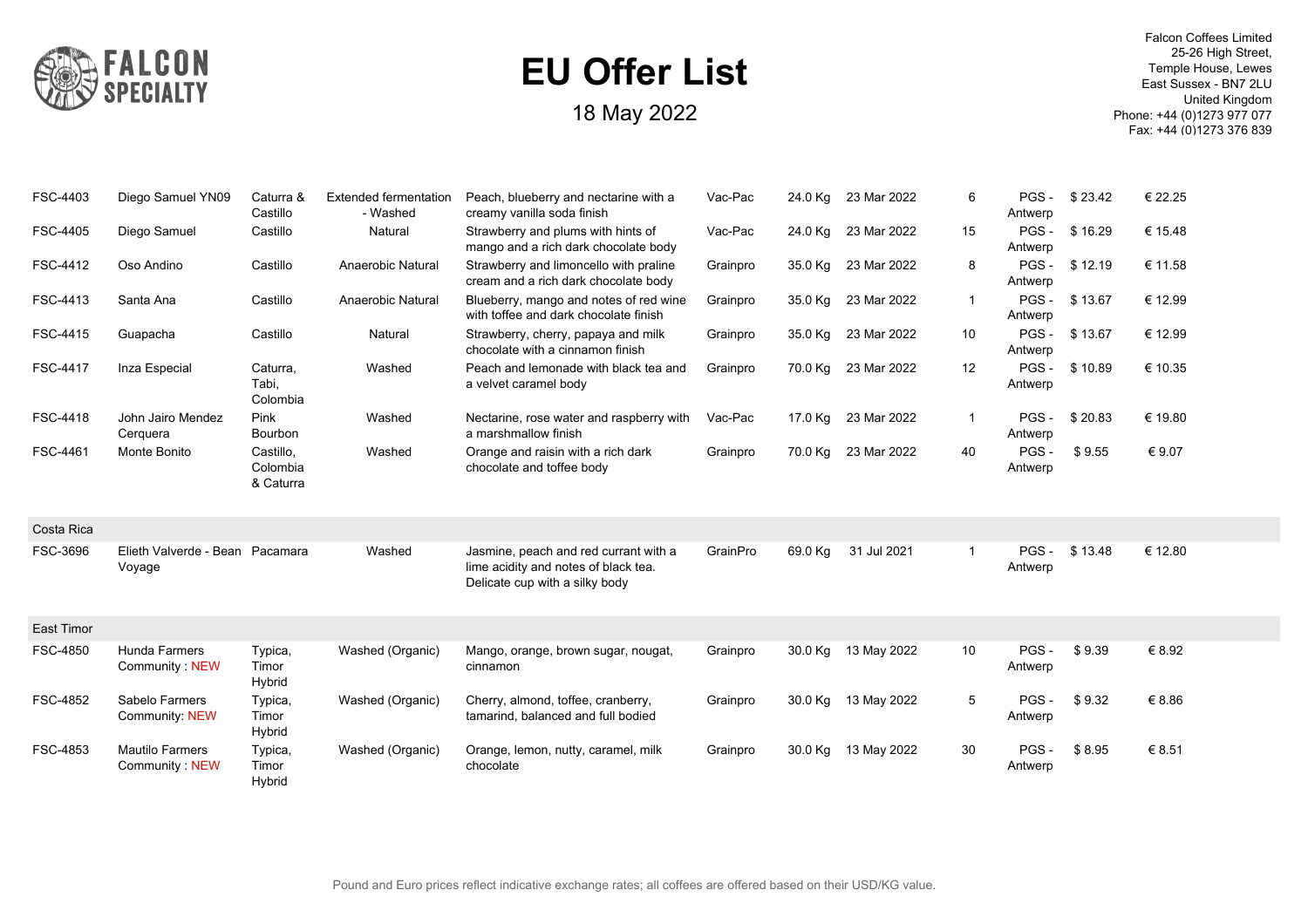

18 May 2022

Falcon Coffees Limited 25-26 High Street, Temple House, Lewes East Sussex - BN7 2LU United Kingdom Phone: +44 (0)1273 977 077 Fax: +44 (0)1273 376 839

| Ethiopia        |                      |                                |                   |                                                                                                                                           |          |         |             |                |                 |         |         |
|-----------------|----------------------|--------------------------------|-------------------|-------------------------------------------------------------------------------------------------------------------------------------------|----------|---------|-------------|----------------|-----------------|---------|---------|
| FSC-3465        | Dikitu Lot#1         | Mixed<br>Heirloom<br>Varietals | Natural           | Lots of raspberry, medlar, sticky fig,<br>black tea with lemon and floral of vanilla<br>and lavender, smooth mouthfeel and<br>syrupy body | GrainPro | 60.0 Kg | 12 Aug 2021 | $\overline{2}$ | PGS-<br>Antwerp | \$10.43 | € 9.91  |
| Guatemala       |                      |                                |                   |                                                                                                                                           |          |         |             |                |                 |         |         |
| FSC-3686        | El Buho              | San<br>Ramon,<br>Caturra       | Washed            | Coffee flowers, red fruits such as<br>raspberry, toffee, black pepper spice and<br>winey aftertaste, round full body                      | GrainPro | 69.0 Kg | 2 Aug 2021  | $\overline{1}$ | PGS-<br>Antwerp | \$10.47 | €9.95   |
| FSC-3704        | Santa Elisa Bourbon  | Red<br>Bourbon                 | Washed            | Jasmine, lemon, apricot honey, caramel<br>with creamy and juicy mouthfeel                                                                 | GrainPro | 69.0 Kg | 29 Oct 2021 | $\overline{1}$ | PGS-<br>Antwerp | \$8.81  | € 8.38  |
| FSC-3969        | La Aurora            | Caturra &<br>San<br>Ramon      | Washed            | Toffee apple, pink grapefruit, caramel<br>and dates sweetness, juicy and long                                                             | GrainPro | 69.0 Kg | 1 Nov 2021  | 10             | PGS-<br>Antwerp | \$8.71  | € 8.27  |
| FSC-3971        | Covadonga            | Bourbon &<br>Typica            | Washed            | White nectarine, toffee apple, honey<br>florals, milk chocolate and almonds,<br>buttery livey and spicy                                   | GrainPro | 69.0 Kg | 1 Nov 2021  | 21             | PGS-<br>Antwerp | \$9.37  | € 8.90  |
| Honduras        |                      |                                |                   |                                                                                                                                           |          |         |             |                |                 |         |         |
| FSC-3727        | Sindi Dayana Fortín  | Red<br>Catuai                  | Natural           | Raspberry and sparkling elderflower with<br>green apple and a chocolate pudding<br>body                                                   | Grainpro | 34.5 Kg | 22 Aug 2021 | $\overline{1}$ | PGS-<br>Antwerp | \$10.77 | € 10.24 |
| FSC-3730        | Fredy Rolando Pineda | Red<br>Catuai                  | Washed (Organic)  | Bergamot, vanilla, pomegranate, maple<br>syrup, juicy and sweet                                                                           | Grainpro | 34.5 Kg | 21 Oct 2021 | 14             | PGS-<br>Antwerp | \$10.31 | € 9.80  |
| FSC-3792        | Guacamayas           | Mixed                          | Natural (Organic) | Strawberry, peach, and dark chocolate<br>aftertaste full round body                                                                       | Grainpro | 34.5 Kg | 21 Oct 2021 | 10             | PGS-<br>Antwerp | \$10.31 | € 9.80  |
| FSC-4022        | Norma Iris Fiallos   | Marigogyp<br>e                 | Washed (Organic)  | Greengage plum, apple, black pepper<br>spice, raisin and caramel, buttery and<br>tropical                                                 | Grainpro | 34.5 Kg | 21 Oct 2021 | 13             | PGS-<br>Antwerp | \$10.78 | € 10.24 |
| Peru            |                      |                                |                   |                                                                                                                                           |          |         |             |                |                 |         |         |
| <b>FSC-4092</b> | Roger Chilcon Lot#2  | Caturra,<br>Bourbon &<br>Pache | Washed            | Red apple and lemon, layers of honey,<br>marzipan and a candied walnut finish                                                             | Grainpro | 69.0 Kg | 6 Oct 2021  | 3              | PGS-<br>Antwerp | \$8.88  | € 8.44  |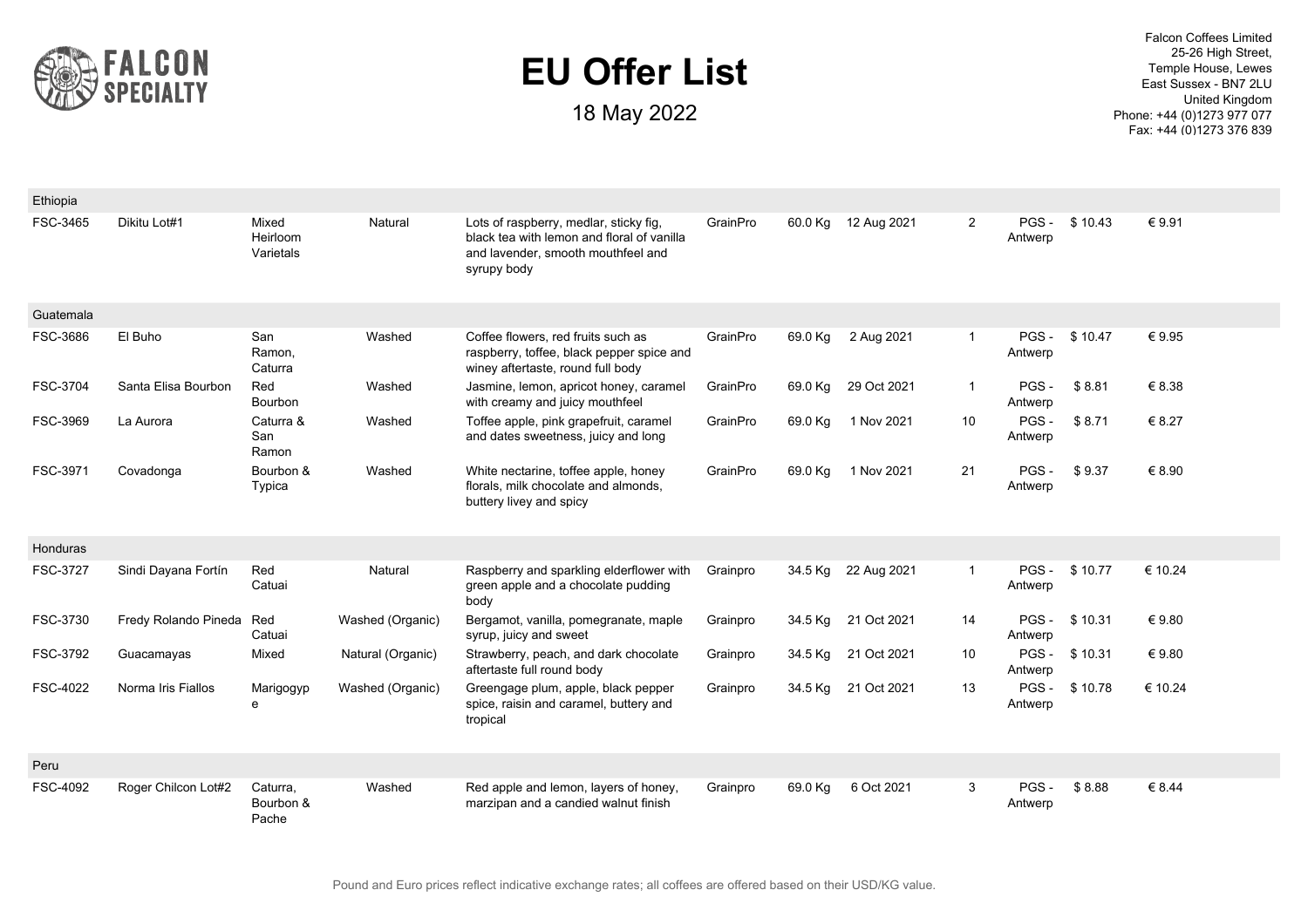

18 May 2022

Falcon Coffees Limited 25-26 High Street, Temple House, Lewes East Sussex - BN7 2LU United Kingdom Phone: +44 (0)1273 977 077 Fax: +44 (0)1273 376 839

| <b>FSC-4098</b> | Carlos Mendoza<br>Lot#1                | Caturra,<br>Bourbon &<br>Pache | Washed  | Bergamot and lime with notes of earl<br>grey, caramel, butter biscuit and milk<br>chocolate                 | Grainpro | 69.0 Kg | 6 Oct 2021  | 6              | PGS-<br>Antwerp | \$10.11 | € 9.62  |
|-----------------|----------------------------------------|--------------------------------|---------|-------------------------------------------------------------------------------------------------------------|----------|---------|-------------|----------------|-----------------|---------|---------|
| FSC-4102        | Andres Burga Lot#1                     | Caturra,<br>Bourbon &<br>Pache | Washed  | Lemon and orange, hoppy flavours and<br>caramel sweetness. A zesty coffee with a<br>campari finish          | Grainpro | 69.0 Kg | 6 Oct 2021  | 5              | PGS-<br>Antwerp | \$10.11 | € 9.62  |
| FSC-4150        | San Fernando Lot#10                    | Caturra &<br>Bourbon           | Natural | Red apple, milk chocolate, caramel,<br>roasted hazelnut dried fig, creamy with<br>long aftertaste           | GrainPro | 69.0 Kg | 5 Feb 2022  | 199            | PGS-<br>Antwerp | \$9.94  | € 9.45  |
| <b>FSC-4264</b> | Nery Rioja - Washed - Caturra<br>Lot#1 |                                | Washed  | Peach and orange with dark chocolate<br>and honey sweetness and a black tea<br>finish. Complex              | Grainpro | 69.0 Kg | 24 Dec 2021 | 2              | PGS-<br>Antwerp | \$10.55 | € 10.03 |
| FSC-4265        | Marcial Olivera Lot#5                  | Mixed                          | Washed  | Cherry and orange marmalade with a<br>clean hazelnut finish, a balanced cup                                 | Grainpro | 69.0 Kg | 24 Dec 2021 | 10             | PGS-<br>Antwerp | \$8.65  | € 8.21  |
| FSC-4269        | Fidel Huancas Lot#1                    | Caturra &<br>Pache             | Washed  | Orange, spiced plums with notes of<br>marzipan, scotch and caramel, lemon<br>acidity and lactic creamy body | Grainpro | 69.0 Kg | 24 Dec 2021 | 2              | PGS-<br>Antwerp | \$13.37 | € 12.69 |
| FSC-4273        | Andy LLanos Lot#2                      | Tabi                           | Washed  | Floral, green plum and apple, layers of<br>marzipan, baker chocolate and hazelnuts<br>finish                | Grainpro | 69.0 Kg | 24 Dec 2021 | $\overline{7}$ | PGS-<br>Antwerp | \$8.99  | € 8.55  |
| <b>FSC-4274</b> | Joel Marin Lot#1                       | Mixed                          | Washed  | Apple and raisin, milk chocolate and a<br>smooth body. Balanced cup                                         | Grainpro | 69.0 Kg | 24 Dec 2021 | 10             | PGS-<br>Antwerp | \$9.80  | € 9.32  |
| FSC-4331        | Elver Rioja Lot#1                      | Caturra,<br>Typica,<br>Bourbon | Washed  | Coconut, red apple, deep intense dark<br>chocolate, caramel, sirupy and floral                              | Grainpro | 69.0 Kg | 21 Jan 2022 | 9              | PGS-<br>Antwerp | \$9.83  | € 9.34  |
| FSC-4373        | San Ignacio, Chirinos<br>Lot#2         | Mixed                          | Washed  | Red Berries, cherry, red apple compote,<br>milk chocolate, round and balanced                               | Grainpro | 69.0 Kg | 21 Jan 2022 | 3              | PGS-<br>Antwerp | \$9.83  | € 9.34  |
| FSC-4374        | Santa Rosa Lot#2                       | Caturra,<br>Bourbon &<br>Pache | Washed  | Galia melon, lemon, tangerine and<br>cranberry, floral finish and delicate cup                              | Grainpro | 69.0 Kg | 21 Jan 2022 | 24             | PGS-<br>Antwerp | \$9.83  | € 9.34  |
| FSC-4375        | San Ignacio Lot#2                      | Mixed                          | Washed  | Lemon candy, red apple, dark chocolate,<br>walnuts, very balanced and sweet                                 | Grainpro | 69.0 Kg | 21 Jan 2022 | 26             | PGS-<br>Antwerp | \$9.14  | € 8.69  |
| <b>FSC-4377</b> | Elevi Rufasto Lot#1                    | Caturra &<br>Typica            | Washed  | Strawberry, dark chocolate, hint of green<br>apple, plum, tamarind spice with round<br>pleasant body        | Grainpro | 69.0 Kg | 21 Jan 2022 | $\overline{2}$ | PGS-<br>Antwerp | \$9.10  | € 8.65  |
| FSC-4379        | Gregorio Esquen<br>Lot#1               | Caturra                        | Washed  | Mango, strawberry, dried fig and dark<br>cherry, clean cup with sweet long toffee<br>finish                 | Grainpro | 69.0 Kg | 21 Jan 2022 | 3              | PGS-<br>Antwerp | \$9.60  | € 9.11  |
| FSC-4383        | Jorge Silva Lot#1                      | Caturra &<br>Catimor           | Washed  | Orange blossom, Assam tea, stewed<br>peach, milk chocolate, spicy with long<br>sweet caramel aftertaste     | Grainpro | 69.0 Kg | 21 Jan 2022 | $\overline{2}$ | PGS-<br>Antwerp | \$10.03 | € 9.53  |

Pound and Euro prices reflect indicative exchange rates; all coffees are offered based on their USD/KG value.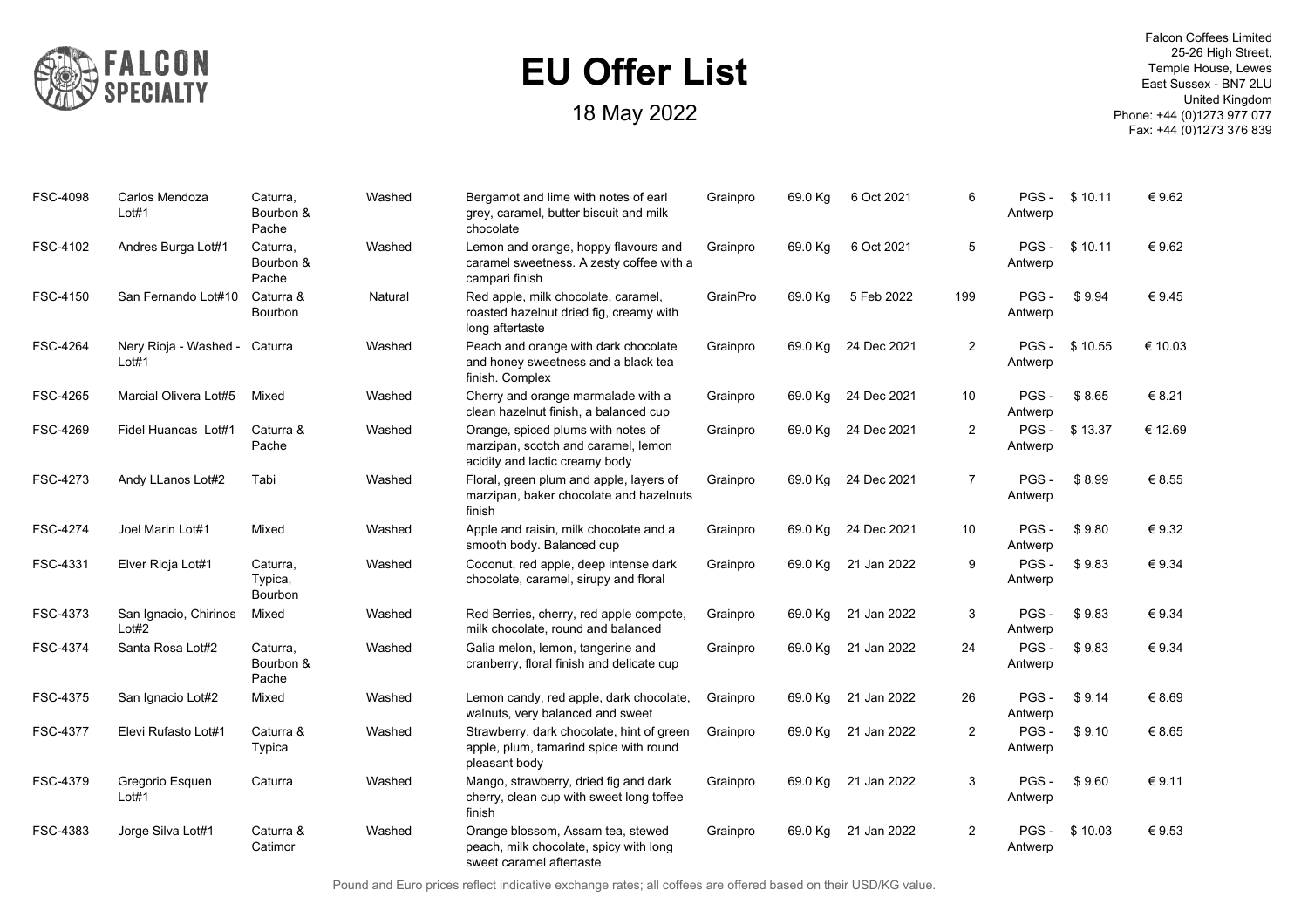

18 May 2022

Falcon Coffees Limited 25-26 High Street, Temple House, Lewes East Sussex - BN7 2LU United Kingdom Phone: +44 (0)1273 977 077 Fax: +44 (0)1273 376 839

| FSC-4384        | Martires Huaman<br>Lot#2         | Catuai &<br>Caturra | Washed            | Orange marmalade, cherry, nectarine,<br>round milk chocolate flavours and<br>smooth hazelnut              | Grainpro | 69.0 Kg | 21 Jan 2022         | 23             | PGS-<br>Antwerp  | \$8.86  | € 8.42  |
|-----------------|----------------------------------|---------------------|-------------------|-----------------------------------------------------------------------------------------------------------|----------|---------|---------------------|----------------|------------------|---------|---------|
| <b>FSC-4397</b> | Inambari - Sandia:<br><b>NEW</b> | Mixed               | Washed            | Lemon, fig, cocoa, scents of black tea<br>and tamarind spices with creamy full<br>body                    | GrainPro | 69.0 Kg | 7 Apr 2022          | 70             | PGS-<br>Antwerp  | \$9.00  | € 8.55  |
| <b>FSC-4398</b> | Belen Quiquira : NEW             | Bourbon &<br>Typica | Washed            | Red Plum, milk chocolate, maple syrup,<br>clean and sweet with round mouthfeel                            | GrainPro | 69.0 Kg | 7 Apr 2022          | 15             | PGS -<br>Antwerp | \$11.35 | € 10.79 |
| <b>FSC-4485</b> | San Fernando: NEW                | Mixed               | Washed            | Sweet lemon, dark chocolate, caramel,<br>spicy gingerbread finish                                         | GrainPro | 69.0 Kg | 7 Apr 2022          | 27             | PGS-<br>Antwerp  | \$8.87  | € 8.42  |
| Rwanda          |                                  |                     |                   |                                                                                                           |          |         |                     |                |                  |         |         |
| FSC-3903        | Horizon 146                      | Red<br>Bourbon      | Washed            | Lavender, lemonade, roasted almonds,<br>cherry, dark chocolate aftertaste,<br>sparkling and spicy         | Ecotact  | 60.0 Kg | 29 Oct 2021         | $\overline{1}$ | PGS-<br>Antwerp  | \$9.03  | € 8.59  |
| FSC-3904        | Kanya 058                        | Red<br>Bourbon      | Washed            | Aromatic, lemon zest, blood orange,<br>dried apricot, caramel, tea-like mouth-<br>feel, juicy and lasting | GrainPro | 60.0 Kg | 29 Oct 2021         | $\overline{2}$ | PGS-<br>Antwerp  | \$9.03  | € 8.59  |
| <b>FSC-4005</b> | Kirambo 17                       | Red<br>Bourbon      | Natural           | Cantaloupe melon, tamarind spice, dark<br>chocolate and rum, heavy bodied with<br>intense sweetness       | Ecotact  | 60.0 Kg | 28 Nov 2021         | $\overline{1}$ | PGS-<br>Antwerp  | \$9.08  | € 8.63  |
| FSC-4249        | Inzovu Peaberry                  | Red<br>Bourbon      | Washed            | Pink grapefruit, caramel, milk chocolate,<br>bold chewy body with long toffee apple<br>aftertaste         | Ecotact  |         | 60.0 Kg 16 Feb 2022 | $\overline{1}$ | PGS-<br>Antwerp  | \$7.70  | € 7.31  |
| <b>FSC-4260</b> | Nyamagabe Lot#3:<br><b>NEW</b>   | Red<br>Bourbon      | Washed            | Brown Sugar, Mature Lemon, Apple,<br>Peach, Guava. Bright, sweet and<br>delicate.                         | Ecotact  |         | 60.0 Kg 30 Mar 2022 | $\overline{7}$ | PGS -<br>Antwerp | \$10.93 | € 10.39 |
| Yemen           |                                  |                     |                   |                                                                                                           |          |         |                     |                |                  |         |         |
| FSC-3928        | Harazi Wadi Almaa                | Jaadi               | Anaerobic Natural | Peach and raspberry with rose florals,<br>turkish delight, notes of champagne and<br>a honey sweet finish | Ecotact  | 30.0 Kg | 16 Oct 2021         | $\overline{1}$ | PGS-<br>Antwerp  | \$43.20 | €41.06  |
| FSC-3929        | Harazi Wadi Almaa -<br>2418      | Jaadi               | Anaerobic Natural | Pineapple and watermelon with hints of<br>cinnamon, marshmallow and milk<br>chocolate                     | Ecotact  | 30.0 Kg | 16 Oct 2021         | 6              | PGS-<br>Antwerp  | \$40.00 | € 38.00 |
| FSC-3930        | Harazi Wadi Almaa<br>2303        | Jaadi               | Anaerobic Natural | Fermented strawberry with plum, sticky<br>dates and hints of vanilla and spiced rum                       | Ecotact  | 30.0 Kg | 16 Oct 2021         | 6              | PGS-<br>Antwerp  | \$40.00 | € 38.00 |

Pound and Euro prices reflect indicative exchange rates; all coffees are offered based on their USD/KG value.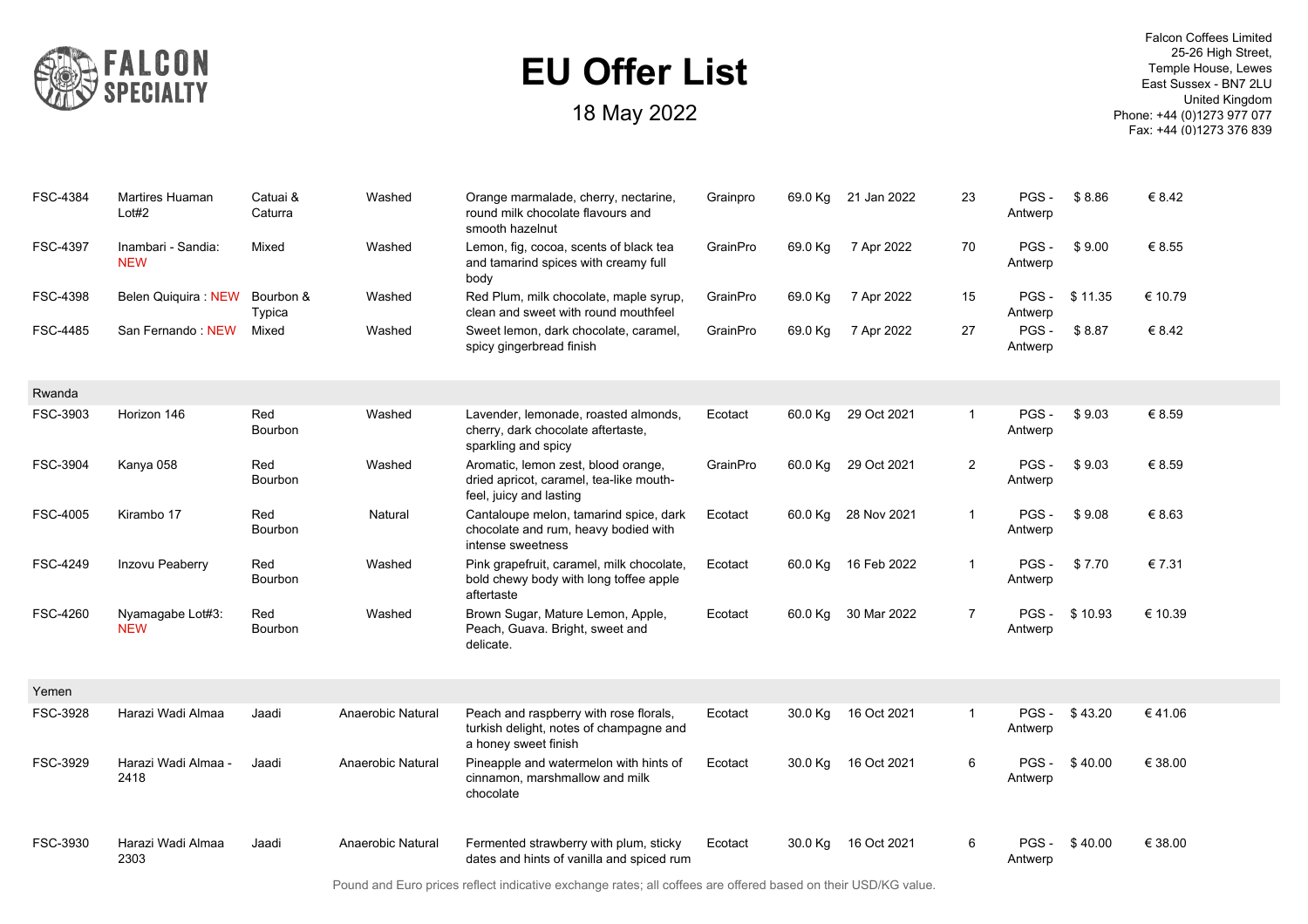

18 May 2022

Falcon Coffees Limited 25-26 High Street, Temple House, Lewes East Sussex - BN7 2LU United Kingdom Phone: +44 (0)1273 977 077 Fax: +44 (0)1273 376 839

| FSC-3931 | Harazi Wadi Almaa<br>2145 | Jaadi | Anaerobic Natural | Rhubarb crumble, guava and blueberry<br>with papaya and a heavy toffee body                             | Ecotact | 30.0 Ka | 16 Oct 2021 |    | PGS-<br>Antwerp  | \$40.00 | € 38.00 |
|----------|---------------------------|-------|-------------------|---------------------------------------------------------------------------------------------------------|---------|---------|-------------|----|------------------|---------|---------|
| FSC-3933 | Harazi 3003               | Jaadi | Natural           | Rose water and honey with juicy<br>pineapple, canteloupe melon and hints of<br>lime with dark chocolate | Ecotact | 30.0 Ka | 16 Oct 2021 | 20 | PGS -<br>Antwerp | \$15.00 | € 14.24 |

Pound and Euro prices reflect indicative exchange rates; all coffees are offered based on their USD/KG value.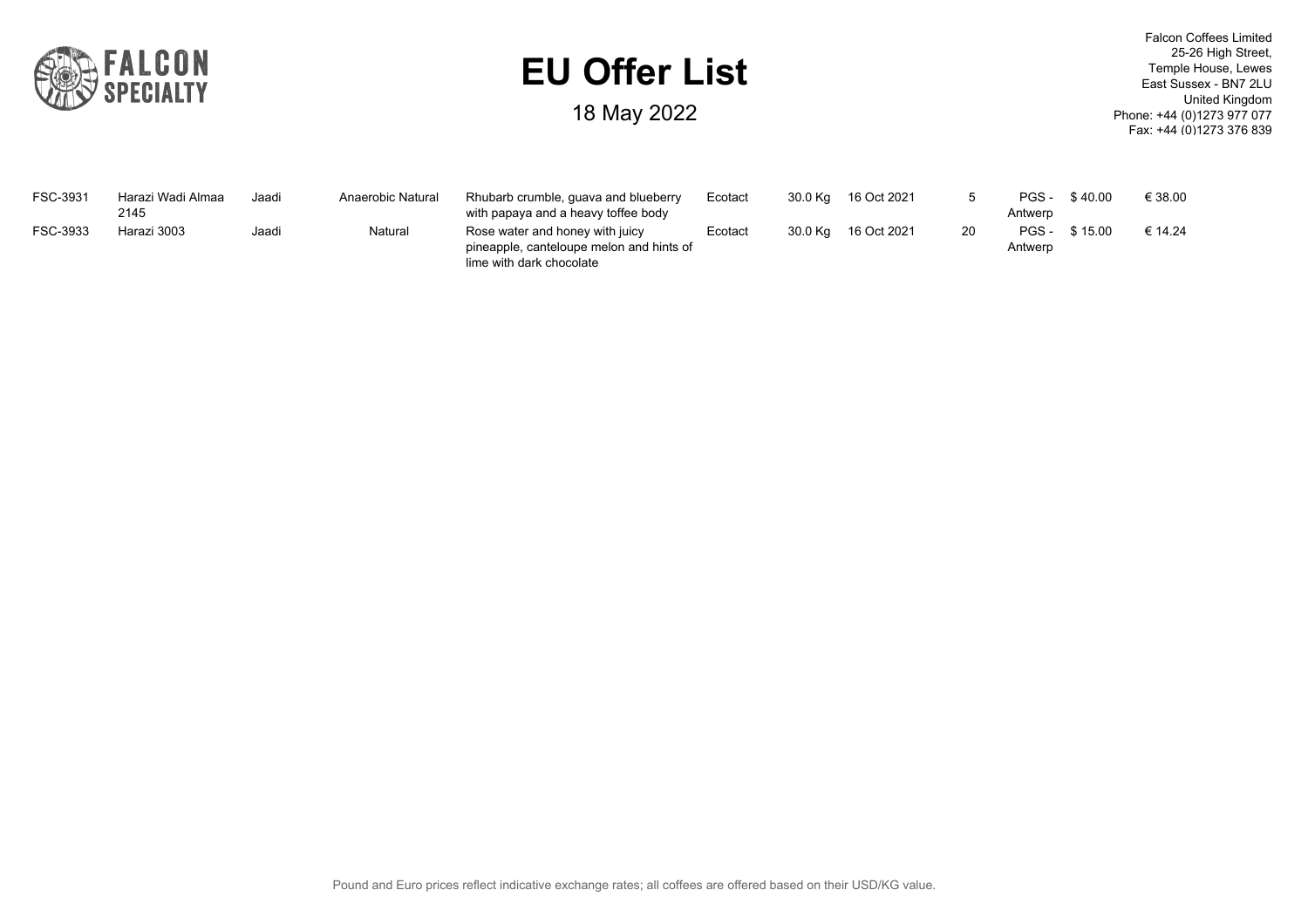

18 May 2022

Falcon Coffees Limited 25-26 High Street, Temple House, Lewes East Sussex - BN7 2LU United Kingdom Phone: +44 (0)1273 977 077 Fax: +44 (0)1273 376 839

#### Special Offer

| Ref             | Farm                                         | Varietal                          | Process /<br>Certification | <b>Notes</b>                                                                                                                         | <b>Bag Type</b> | Weight  | Available   |                | Remain Warehouse USD/Kg |        | \$1.05 / €<br>EUR / Kg |
|-----------------|----------------------------------------------|-----------------------------------|----------------------------|--------------------------------------------------------------------------------------------------------------------------------------|-----------------|---------|-------------|----------------|-------------------------|--------|------------------------|
| Colombia        |                                              |                                   |                            |                                                                                                                                      |                 |         |             |                |                         |        |                        |
| FSC-3950        | Monte Bonito                                 | Castillo,<br>caturra,<br>Colombia | Washed                     | Peach and juicy orange with a velvet<br>caramel body and milk chocolate finish                                                       | Grainpro        | 70.0 Kg | 20 Sep 2021 | $\overline{2}$ | PGS-<br>Antwerp         | \$7.81 | € 7.42                 |
| FSC-4109        | Monte Bonito                                 | Castillo,<br>Caturra,<br>Colombia | Washed                     | Green apple and orange with notes of<br>black tea and a smooth butter toffee<br>body                                                 | Grainpro        | 70.0 Kg | 23 Nov 2021 | 5              | PGS-<br>Antwerp         | \$8.80 | € 8.36                 |
| FSC-4133        | Cafe Del Micay                               | Mixed                             | Washed                     | Lemon and red cherry with a black tea<br>and brown sugar                                                                             | Grainpro        | 70.0 Kg | 23 Nov 2021 | 31             | PGS-<br>Antwerp         | \$8.48 | € 8.07                 |
| FSC-4143        | Inza - Asorcafe                              | Mixed                             | Washed                     | Orange, peach and red apple with black<br>tea and brown sugar                                                                        | Grainpro        | 70.0 Kg | 23 Nov 2021 | 21             | PGS-<br>Antwerp         | \$8.86 | € 8.42                 |
| <b>FSC-4144</b> | Inza - Asorcafe                              | Mixed                             | Washed                     | Apricot, mango and lemon posset with<br>sweet honey and almond                                                                       | Grainpro        | 70.0 Kg | 23 Nov 2021 | 20             | PGS-<br>Antwerp         | \$8.86 | € 8.42                 |
| El Salvador     |                                              |                                   |                            |                                                                                                                                      |                 |         |             |                |                         |        |                        |
| <b>FSC-3954</b> | <b>Cafenor Blend</b>                         | Pacamara                          | Washed                     | Blood orange, earl grey tea with hints of<br>liquorice and a sweet caramel body                                                      | Grainpro        | 69.0 Kg | 30 Sep 2021 | 35             | PGS-<br>Antwerp         | \$8.75 | € 8.32                 |
| Ethiopia        |                                              |                                   |                            |                                                                                                                                      |                 |         |             |                |                         |        |                        |
| <b>FSC-3597</b> | Rocko Mountain<br>Collection-Banko<br>Dadatu | Mixed<br>Heirloom<br>Varietals    | Natural                    | Blueberry and strawberry, lemon custard,<br>grenadine, ripe mango, very creamy and<br>zingy                                          | GrainPro        | 60.0 Kg | 14 Sep 2021 | 3              | PGS-<br>Antwerp         | \$9.45 | € 8.99                 |
| Guatemala       |                                              |                                   |                            |                                                                                                                                      |                 |         |             |                |                         |        |                        |
| FSC-3518        | Farms of Antigua #1                          | Bourbon &<br>Catuaí               | Washed                     | Complex citrus acidity, raspberry, black<br>tea, caramel and dark chocolate, very<br>balanced and delicate with buttery<br>mouthfeel | GrainPro        | 69.0 Kg | 29 Oct 2021 | $\mathbf{1}$   | PGS-<br>Antwerp         | \$8.95 | € 8.51                 |